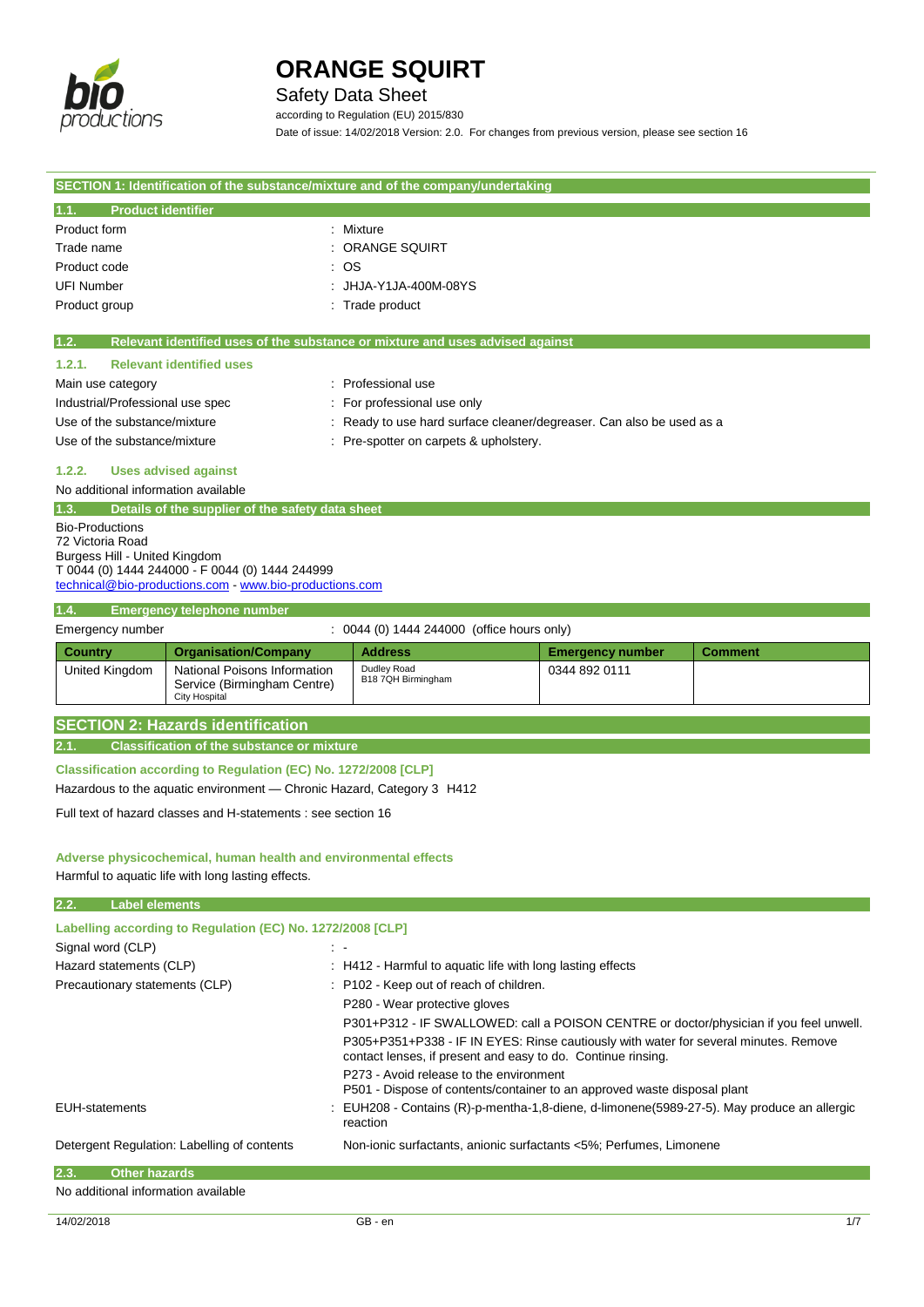## Safety Data Sheet

according to Regulation (EU) 2015/830

**SECTION 3: Composition/information on ingredients**

## **3.1. Substance**

## Not applicable

#### **3.2. Mixture**

| <b>Name</b>                                                                                    | <b>Product identifier</b>                                             | $\frac{9}{6}$ | <b>Classification according to</b><br><b>Requlation (EC) No.</b><br>1272/2008 [CLP]                                        |
|------------------------------------------------------------------------------------------------|-----------------------------------------------------------------------|---------------|----------------------------------------------------------------------------------------------------------------------------|
| (2-methoxymethylethoxy)propanol [DPGME]<br>substance with a Community workplace exposure limit | (CAS No) 34590-94-8<br>(EC no) 252-104-2                              | 1 - 3         | Not classified                                                                                                             |
| (R)-p-mentha-1,8-diene, d-limonene                                                             | (CAS No) 5989-27-5<br>(EC no) 227-813-5<br>(EC index no) 601-029-00-7 | $0.1 - 1$     | Flam. Lig. 3, H226<br><b>Skin Irrit. 2. H315</b><br>Skin Sens. 1, H317<br>Aquatic Acute 1, H400<br>Aquatic Chronic 1, H410 |

### Full text of H-statements: see section 16

| <b>SECTION 4: First aid measures</b>                                               |  |                                                                                                                                            |  |
|------------------------------------------------------------------------------------|--|--------------------------------------------------------------------------------------------------------------------------------------------|--|
| 4.1.<br><b>Description of first aid measures</b>                                   |  |                                                                                                                                            |  |
| First aid measures general                                                         |  | : If you feel unwell, seek medical advice (show the label where possible)                                                                  |  |
| First-aid measures after inhalation                                                |  | : Remove person to fresh air and keep comfortable for breathing.                                                                           |  |
| First-aid measures after skin contact                                              |  | Wash skin with plenty of water.                                                                                                            |  |
| First-aid measures after eye contact                                               |  | Rinse eyes with water as a precaution.                                                                                                     |  |
| First aid advice Ingestion                                                         |  | Do not give anything by mouth to an unconscious person. Wash mouth out with water, then<br>drink pleanty of water. Do NOT induce vomiting. |  |
| 4.2.<br>Most important symptoms and effects, both acute and delayed                |  |                                                                                                                                            |  |
| No additional information available                                                |  |                                                                                                                                            |  |
| 4.3.<br>Indication of any immediate medical attention and special treatment needed |  |                                                                                                                                            |  |

## Treat symptomatically.

|        | <b>SECTION 5: Firefighting measures</b>                             |                                                                                                                                                                |
|--------|---------------------------------------------------------------------|----------------------------------------------------------------------------------------------------------------------------------------------------------------|
| 5.1.   | <b>Extinguishing media</b>                                          |                                                                                                                                                                |
|        | Suitable extinguishing media                                        | : Water spray. Dry powder. Foam. Carbon dioxide.                                                                                                               |
| 5.2.   | Special hazards arising from the substance or mixture               |                                                                                                                                                                |
| fire   | Hazardous decomposition products in case of                         | : Toxic fumes may be released.                                                                                                                                 |
| 5.3.   | <b>Advice for firefighters</b>                                      |                                                                                                                                                                |
|        | Protection during firefighting                                      | : Do not attempt to take action without suitable protective equipment. Self-contained breathing<br>apparatus. Complete protective clothing.                    |
|        | <b>SECTION 6: Accidental release measures</b>                       |                                                                                                                                                                |
| 6.1.   | Personal precautions, protective equipment and emergency procedures |                                                                                                                                                                |
| 6.1.1. | For non-emergency personnel<br>Emergency procedures                 | Ventilate spillage area.                                                                                                                                       |
| 6.1.2. | For emergency responders<br>Protective equipment                    | : Do not attempt to take action without suitable protective equipment. For further information<br>refer to section 8: "Exposure controls/personal protection". |

| 6.2. | <b>Environmental precautions</b>                     |                                                                 |
|------|------------------------------------------------------|-----------------------------------------------------------------|
|      | Avoid release to the environment.                    |                                                                 |
| 6.3. | Methods and material for containment and cleaning up |                                                                 |
|      | Methods for cleaning up                              | : Take up liquid spill into absorbent material.                 |
|      | Other information                                    | : Dispose of materials or solid residues at an authorized site. |
| 6.4. | Reference to other sections                          |                                                                 |

For further information refer to section 13.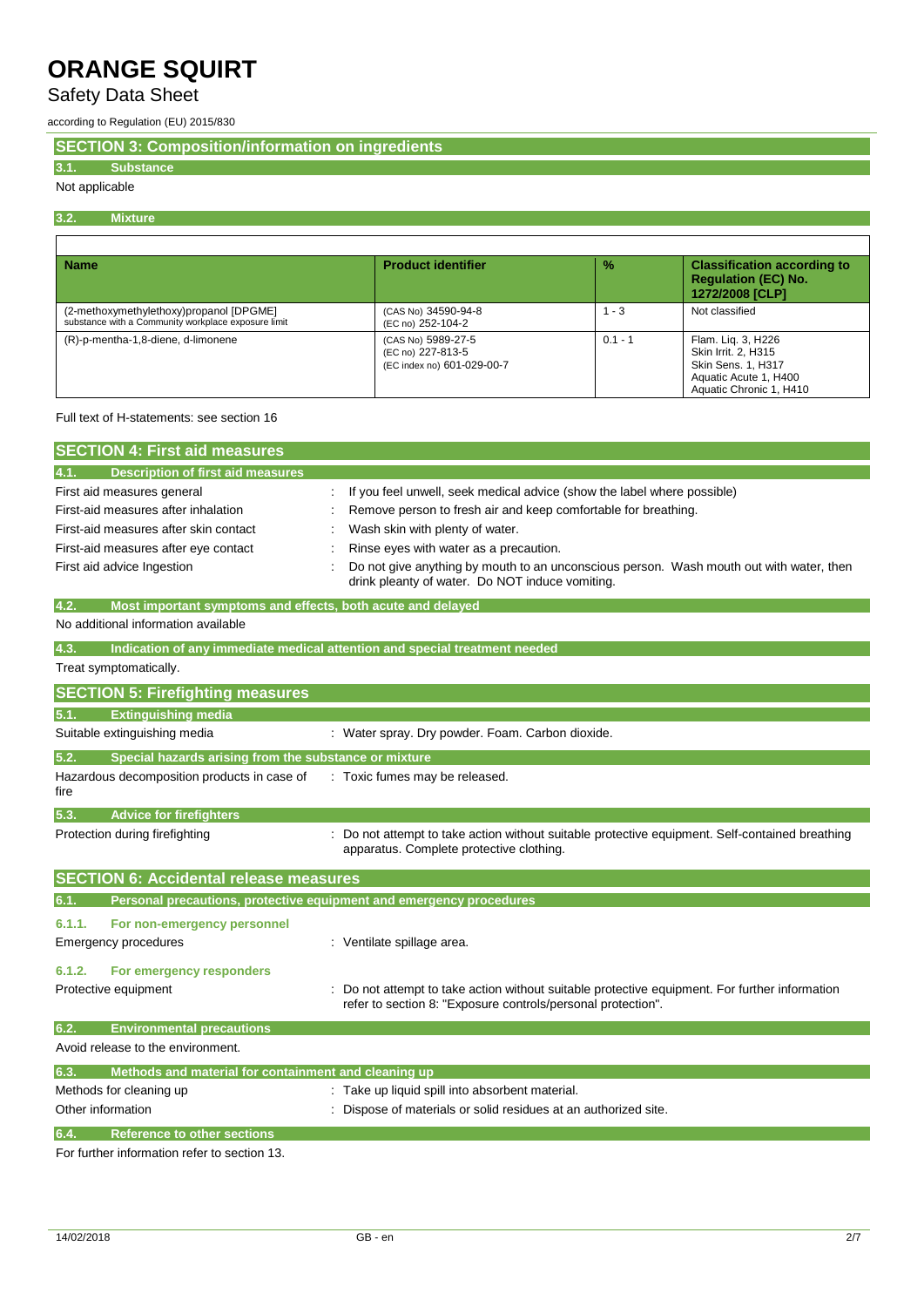## Safety Data Sheet

according to Regulation (EU) 2015/830

| <b>SECTION 7: Handling and storage</b>                               |                                                                                                        |
|----------------------------------------------------------------------|--------------------------------------------------------------------------------------------------------|
| <b>Precautions for safe handling</b><br>7.1.                         |                                                                                                        |
| Precautions for safe handling                                        | : Ensure good ventilation of the work station. Wear personal protective equipment.                     |
| Hygiene measures                                                     | : Do not eat, drink or smoke when using this product. Always wash hands after handling the<br>product. |
| Conditions for safe storage, including any incompatibilities<br>7.2. |                                                                                                        |
| Storage conditions                                                   | : Store in a well-ventilated place. Keep cool.                                                         |

**7.3. Specific end use(s)**

No additional information available

## **SECTION 8: Exposure controls/personal protection**

## **8.1. Control parameters**

|                | (2-methoxymethylethoxy)propanol [DPGME] (34590-94-8) |                                                                                                                                                                   |
|----------------|------------------------------------------------------|-------------------------------------------------------------------------------------------------------------------------------------------------------------------|
| EU             | Local name                                           | (2-Methoxymethylethoxy)-propanol                                                                                                                                  |
| EU             | IOELV TWA (mg/m <sup>3</sup> )                       | $308$ mg/m <sup>3</sup>                                                                                                                                           |
| EU             | IOELV TWA (ppm)                                      | 50 ppm                                                                                                                                                            |
| EU             | <b>Notes</b>                                         | <b>Skin</b>                                                                                                                                                       |
| United Kingdom | Local name                                           | (2-methoxymethylethoxy) propanol                                                                                                                                  |
| United Kingdom | WEL TWA (mg/m <sup>3</sup> )                         | $308$ mg/m <sup>3</sup>                                                                                                                                           |
| United Kingdom | WEL TWA (ppm)                                        | 50 ppm                                                                                                                                                            |
| United Kingdom | Remark (WEL)                                         | Sk (Can be absorbed through the skin. The assigned<br>substances are those for which there are concerns<br>that dermal absorption will lead to systemic toxicity) |

## **8.2. Exposure controls**

## **Appropriate engineering controls:**

Ensure good ventilation of the work station.

### **Hand protection:**

Protective gloves

### **Eye protection:**

Safety glasses

#### **Skin and body protection:**

Wear suitable protective clothing

### **Respiratory protection:**

In case of insufficient ventilation, wear suitable respiratory equipment

#### **Environmental exposure controls:**

Avoid release to the environment.

## **SECTION 9: Physical and chemical properties**

| Information on basic physical and chemical properties<br>9.1. |                                                 |
|---------------------------------------------------------------|-------------------------------------------------|
| Physical state                                                | : Liquid                                        |
| Colour                                                        | $:$ Orange.                                     |
| Odour                                                         | : Mild orange.                                  |
| Odour threshold                                               | : No data available                             |
| рH                                                            | $\begin{array}{ccc} \cdot & 8 & -9 \end{array}$ |
| Relative evaporation rate (butyl acetate=1)                   | : No data available                             |
| Melting point                                                 | : Not applicable                                |
| Freezing point                                                | : No data available                             |
| Boiling point                                                 | : $>100 °C$                                     |
| Flash point                                                   | : $>100 °C$                                     |
| Auto-ignition temperature                                     | : No data available                             |
| Decomposition temperature                                     | : No data available                             |
| Flammability (solid, gas)                                     | : Not applicable                                |
|                                                               |                                                 |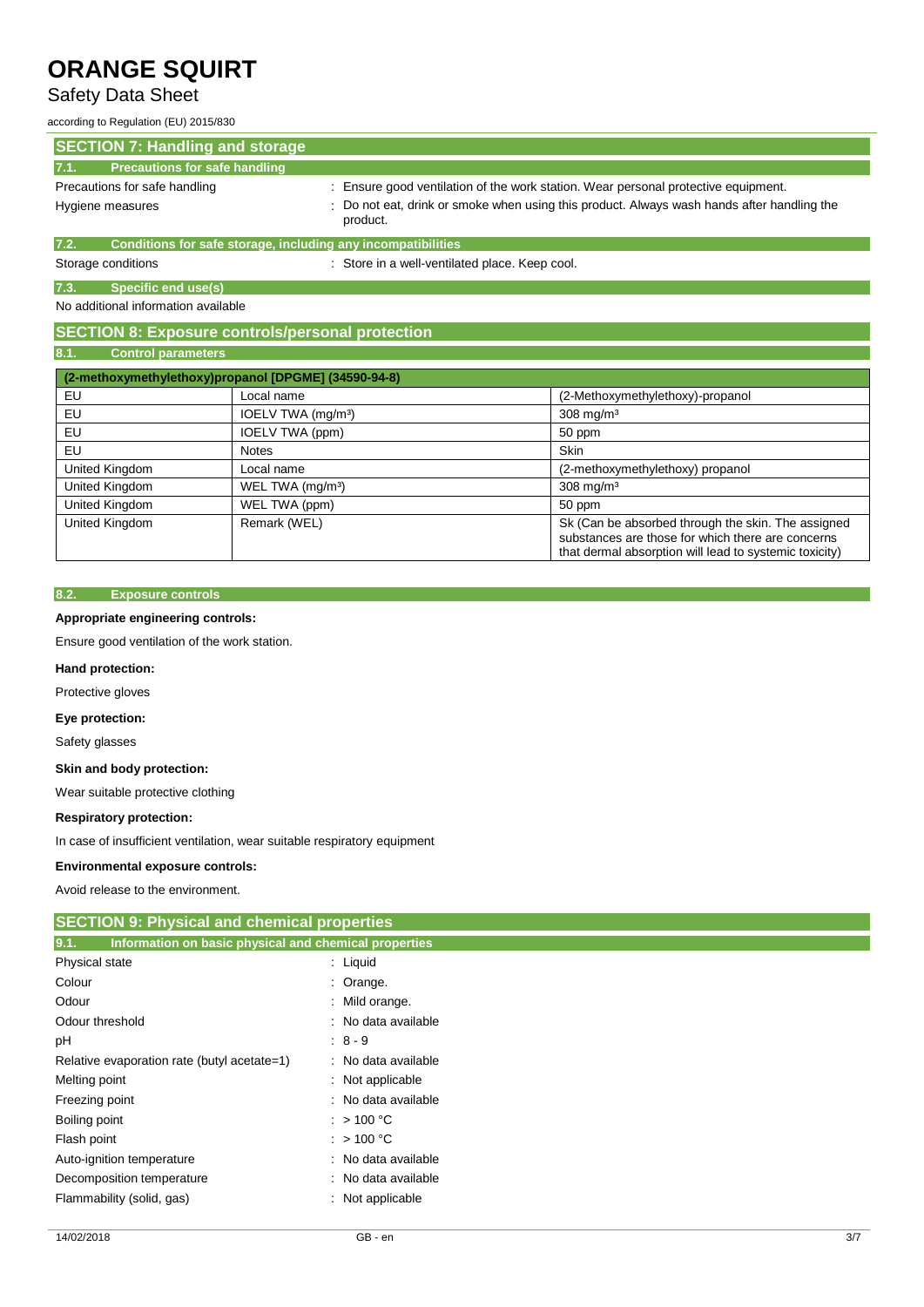## Safety Data Sheet

according to Regulation (EU) 2015/830

| Vapour pressure                  | : No data available  |
|----------------------------------|----------------------|
| Relative vapour density at 20 °C | : No data available  |
| Relative density                 | : No data available  |
| Density                          | $\approx 1.005$ q/ml |
| Solubility                       | : Soluble in water.  |
| Log Pow                          | : No data available  |
| Viscosity, kinematic             | : No data available  |
| Viscosity, dynamic               | : No data available  |
| <b>Explosive properties</b>      | : No data available  |
| Oxidising properties             | : No data available  |
| <b>Explosive limits</b>          | No data available    |

## **9.2. Other information**

No additional information available

## **SECTION 10: Stability and reactivity**

## **10.1. Reactivity**

The product is non-reactive under normal conditions of use, storage and transport.

| 10.2. |                           |  |
|-------|---------------------------|--|
|       | <b>Chemical stability</b> |  |
|       |                           |  |

Stable under normal conditions.

**10.3. Possibility of hazardous reactions**

No dangerous reactions known under normal conditions of use.

## **10.4. Conditions to avoid**

None under recommended storage and handling conditions (see section 7).

## **10.5. Incompatible materials**

No additional information available

## **10.6. Hazardous decomposition products**

No additional information available

## **SECTION 11: Toxicological information**

| 11.1.<br>Information on toxicological effects         |                               |
|-------------------------------------------------------|-------------------------------|
| Acute toxicity                                        | : Not classified              |
| Skin corrosion/irritation                             | : Not classified<br>pH: 8 - 9 |
| Serious eye damage/irritation                         | : Not classified<br>pH: 8 - 9 |
| Respiratory or skin sensitisation                     | : Not classified              |
| Germ cell mutagenicity                                | Not classified                |
| Carcinogenicity                                       | Not classified                |
| Reproductive toxicity                                 | Not classified                |
| Specific target organ toxicity (single exposure)      | Not classified                |
| Specific target organ toxicity (repeated<br>exposure) | Not classified                |
| Aspiration hazard                                     | Not classified                |

| <b>SECTION 12: Ecological information</b> |                                                      |
|-------------------------------------------|------------------------------------------------------|
|                                           |                                                      |
| 12.1.<br><b>Toxicity</b>                  |                                                      |
| Ecology - general                         | : Harmful to aquatic life with long lasting effects. |
|                                           |                                                      |

| <b>ORANGE SQUIRT</b><br>Persistence and degradability<br>The surfactant(s) contained in this preparation complies (comply) with the biodegradability<br>criteria as laid down in Regulation (EC) No. 648/2004 on detergents. Data to support this<br>assertion are held at the disposal of the competent authorities of the Member States and will<br>be made available to them, at their direct request or at the request of a detergent | <b>Persistence and degradability</b><br>12.2. |  |
|-------------------------------------------------------------------------------------------------------------------------------------------------------------------------------------------------------------------------------------------------------------------------------------------------------------------------------------------------------------------------------------------------------------------------------------------|-----------------------------------------------|--|
|                                                                                                                                                                                                                                                                                                                                                                                                                                           |                                               |  |
| manufacturer.                                                                                                                                                                                                                                                                                                                                                                                                                             |                                               |  |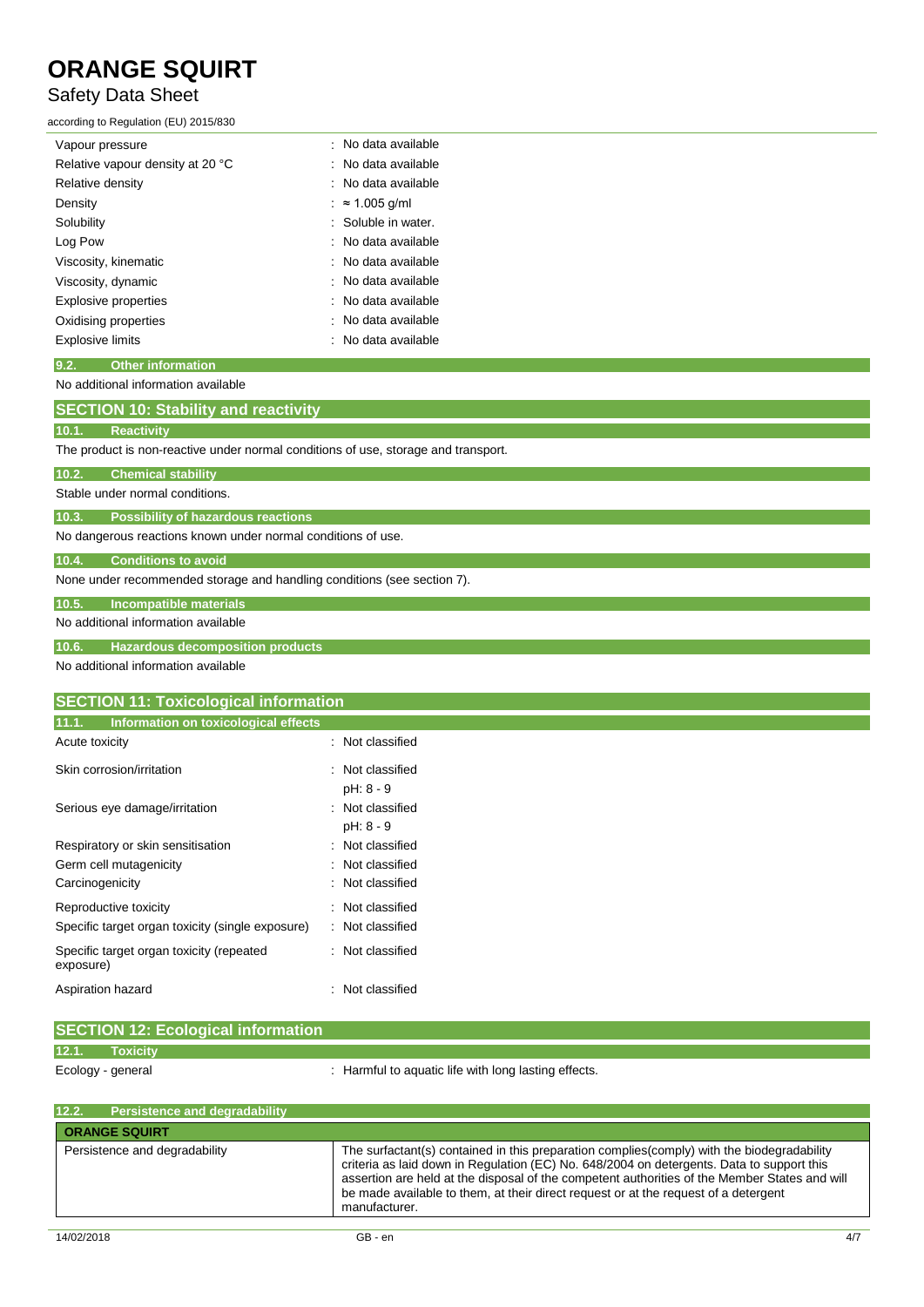## Safety Data Sheet

according to Regulation (EU) 2015/830

| <b>Bioaccumulative potential</b><br>12.3.          |                                                                    |
|----------------------------------------------------|--------------------------------------------------------------------|
| No additional information available                |                                                                    |
|                                                    |                                                                    |
| 12.4.<br><b>Mobility in soil</b>                   |                                                                    |
| No additional information available                |                                                                    |
| <b>Results of PBT and vPvB assessment</b><br>12.5. |                                                                    |
| <b>ORANGE SQUIRT - NEW</b>                         |                                                                    |
| Results of PBT assessment                          | The product does not meet the PBT and vPvB classification criteria |
| <b>Other adverse effects</b><br>12.6.              |                                                                    |
| No additional information available                |                                                                    |
| <b>SECTION 13: Disposal considerations</b>         |                                                                    |
| <b>Waste treatment methods</b><br>13.1.            |                                                                    |
| No additional information available                |                                                                    |
|                                                    |                                                                    |
| <b>SECTION 14: Transport information</b>           |                                                                    |
| In accordance with ADR / RID / IMDG / IATA / ADN   |                                                                    |
| <b>UN number</b><br>14.1.                          |                                                                    |
| UN-No. (ADR)                                       | : Not applicable                                                   |
| UN-No. (IMDG)                                      | Not applicable                                                     |
| UN-No. (IATA)                                      | Not applicable                                                     |
| UN-No. (ADN)                                       | Not applicable                                                     |
| UN-No. (RID)                                       | Not applicable                                                     |
| 14.2.<br>UN proper shipping name                   |                                                                    |
| Proper Shipping Name (ADR)                         | Not applicable                                                     |
| Proper Shipping Name (IMDG)                        | Not applicable                                                     |
| Proper Shipping Name (IATA)                        | Not applicable                                                     |
| Proper Shipping Name (ADN)                         | Not applicable                                                     |
| Proper Shipping Name (RID)                         | Not applicable                                                     |
| 14.3.<br><b>Transport hazard class(es)</b>         |                                                                    |
| <b>ADR</b>                                         |                                                                    |
| Transport hazard class(es) (ADR)                   | : Not applicable                                                   |
|                                                    |                                                                    |
| <b>IMDG</b>                                        |                                                                    |
| Transport hazard class(es) (IMDG)                  | : Not applicable                                                   |
| IATA                                               |                                                                    |
| Transport hazard class(es) (IATA)                  | : Not applicable                                                   |
|                                                    |                                                                    |
| <b>ADN</b>                                         |                                                                    |
| Transport hazard class(es) (ADN)                   | : Not applicable                                                   |
|                                                    |                                                                    |
| <b>RID</b>                                         |                                                                    |
| Transport hazard class(es) (RID)                   | : Not applicable                                                   |
| <b>Packing group</b><br>14.4.                      |                                                                    |
| Packing group (ADR)                                | : Not applicable                                                   |
| Packing group (IMDG)                               | Not applicable                                                     |
| Packing group (IATA)                               | Not applicable                                                     |
| Packing group (ADN)                                | Not applicable                                                     |
| Packing group (RID)                                | Not applicable                                                     |
| <b>Environmental hazards</b><br>14.5.              |                                                                    |
| Dangerous for the environment                      | : No                                                               |
| Marine pollutant                                   | $\therefore$ No                                                    |
| Other information                                  | : No supplementary information available                           |
|                                                    |                                                                    |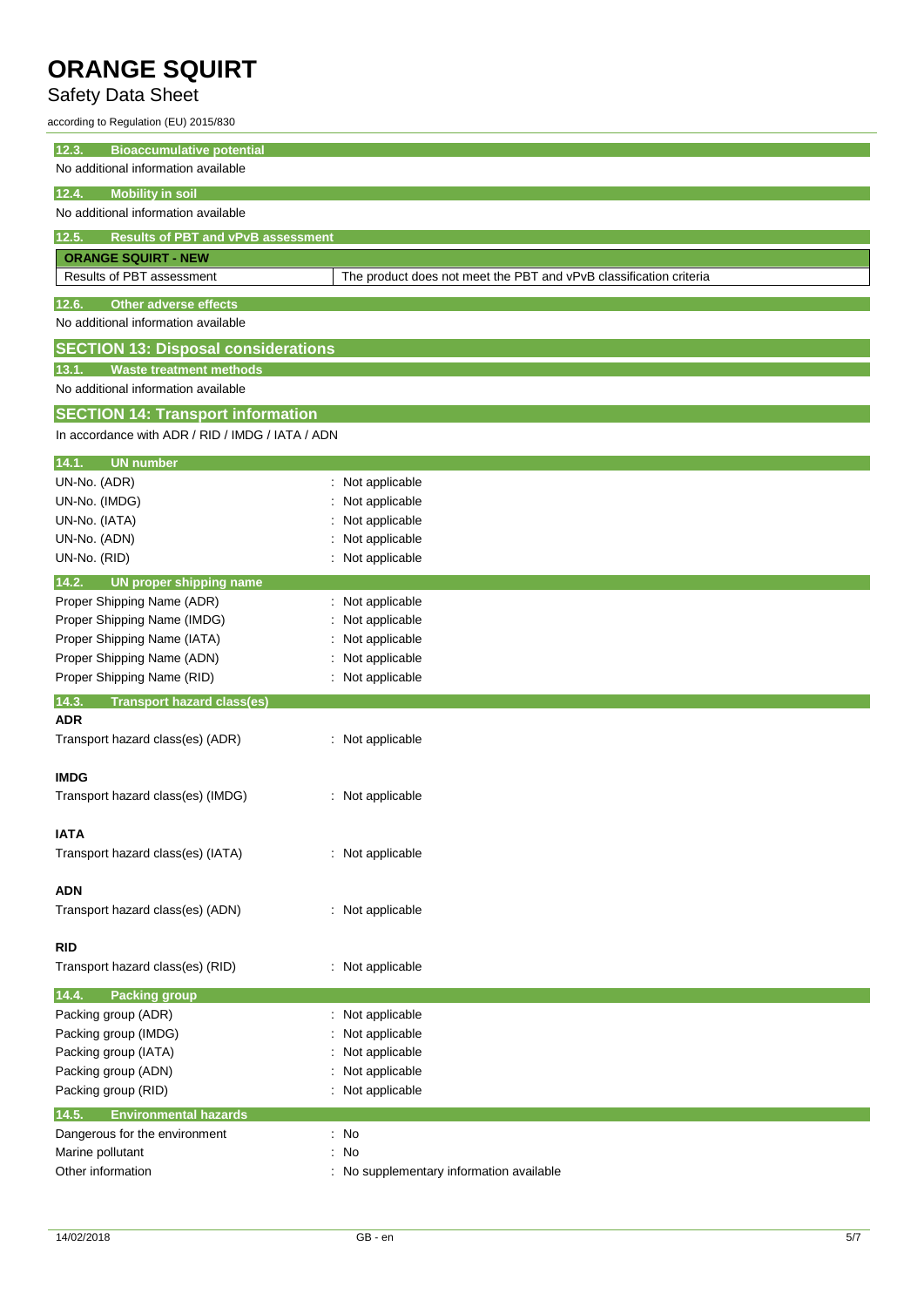## Safety Data Sheet

according to Regulation (EU) 2015/830

**14.6. Special precautions for user**

#### **- Overland transport**

Not applicable

**- Transport by sea** Not applicable

**- Air transport**

Not applicable

**- Inland waterway transport** Not applicable

#### **- Rail transport**

Not applicable

**14.7. Transport in bulk according to Annex II of MARPOL and the IBC Code**

## Not applicable

## **SECTION 15: Regulatory information**

**15.1. Safety, health and environmental regulations/legislation specific for the substance or mixture**

#### **15.1.1. EU-Regulations**

Contains no REACH substances with Annex XVII restrictions Contains no substance on the REACH candidate list Contains no REACH Annex XIV substances

## **15.1.2. National regulations**

No additional information available

### **15.2. Chemical safety assessment**

No chemical safety assessment has been carried out

## **SECTION 16: Other information**

#### Changes from previous version

- UFI Number added to section 1.1
- P-Statements added in Section 2.2

Abbreviations and acronyms:

| <b>ADN</b>   | European Agreement concerning the International Carriage of Dangerous Goods by Inland Waterways   |
|--------------|---------------------------------------------------------------------------------------------------|
| <b>ADR</b>   | European Agreement concerning the International Carriage of Dangerous Goods by Road               |
| <b>ATE</b>   | <b>Acute Toxicity Estimate</b>                                                                    |
| <b>CLP</b>   | Classification Labelling Packaging Regulation; Regulation (EC) No 1272/2008                       |
| <b>LC50</b>  | Median lethal concentration                                                                       |
| LD50         | Median lethal dose                                                                                |
| <b>IATA</b>  | International Air Transport Association                                                           |
| <b>IMDG</b>  | International Maritime Dangerous Goods                                                            |
| <b>PBT</b>   | Persistent Bioaccumulative Toxic                                                                  |
| <b>REACH</b> | Registration, Evaluation, Authorisation and Restriction of Chemicals Regulation (EC) No 1907/2006 |
| <b>RID</b>   | Regulations concerning the International Carriage of Dangerous Goods by Rai                       |
| <b>SDS</b>   | <b>Safety Data Sheet</b>                                                                          |
| vPvB         | Very Persistent and Very Bioaccumulative                                                          |

#### Full text of H- and EUH-statements:

| Aquatic Acute 1   | Hazardous to the aquatic environment - Acute Hazard, Category 1   |
|-------------------|-------------------------------------------------------------------|
| Aquatic Chronic 1 | Hazardous to the aquatic environment - Chronic Hazard, Category 1 |
| Aquatic Chronic 3 | Hazardous to the aquatic environment - Chronic Hazard, Category 3 |
| Flam. Liq. 3      | Flammable liquids, Category 3                                     |
| Skin Irrit. 2     | Skin corrosion/irritation, Category 2                             |
| Skin Sens. 1      | Sensitisation - Skin, Category 1                                  |
| H <sub>226</sub>  | Flammable liquid and vapour                                       |
| H315              | Causes skin irritation                                            |